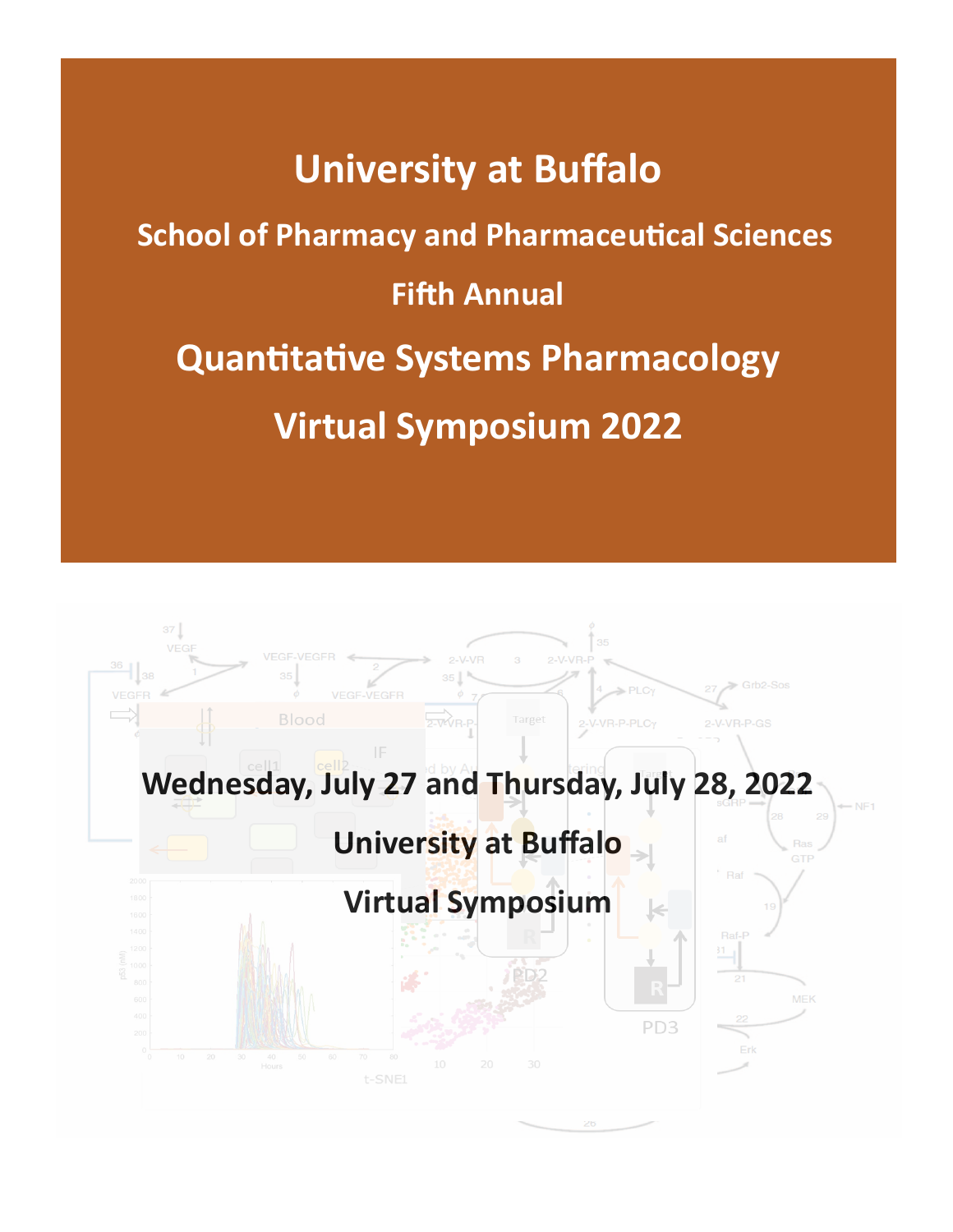**This Symposium brings together QSP scientists to discuss contemporary approaches, including the challenges and opportunities for advancing the science and practice of QSP. In addition, we seek to identify potential opportunities to collaborate and enable synergy with SUNY-wide researchers, as well as industrial and government partners.**

#### **Wednesday, July 27, 2022**

**8:50 am** 

# **Welcome and Introductory Remarks**

*James Gallo, PharmD, PhD Empire Innovation Professor, Pharmaceutical Sciences, University at Buffalo* 

*Donald Mager, PharmD, PhD, FCP Professor, Pharmaceutical Sciences, University at Buffalo*

### **9:00 am**

**Data-driven Computational Modeling for the Rational Design of Combination Therapy for Cancer**

*Matthew Lazzara, PhD Associate Professor, Chemical Engineering and Biomedical Engineering, University of Virginia*

# **9:45 am**

# **Overcoming Kinase Inhibitor Resistance and Oncogenic RAS Signaling**

*Boris Kholodenko, PhD Professor, Systems Biology, Co-Director, Systems Biology Ireland, University College Dublin*

# **10:30 am Break**

#### **10:45 am**

# **Dynamical Systems Analysis as a Complementary Tool to Inform Treatment Outcomes of Immuneoncology**

*Fahima Nekka, PhD Professor, Faculty of Pharmacy, Université de Montréal*

# **11:30 am**

# **Dynamics of Response and Resistance to Cancer Therapy**

*Ivana Bozic, PhD Assistant Professor, Department of Applied Mathematics, University of Washington*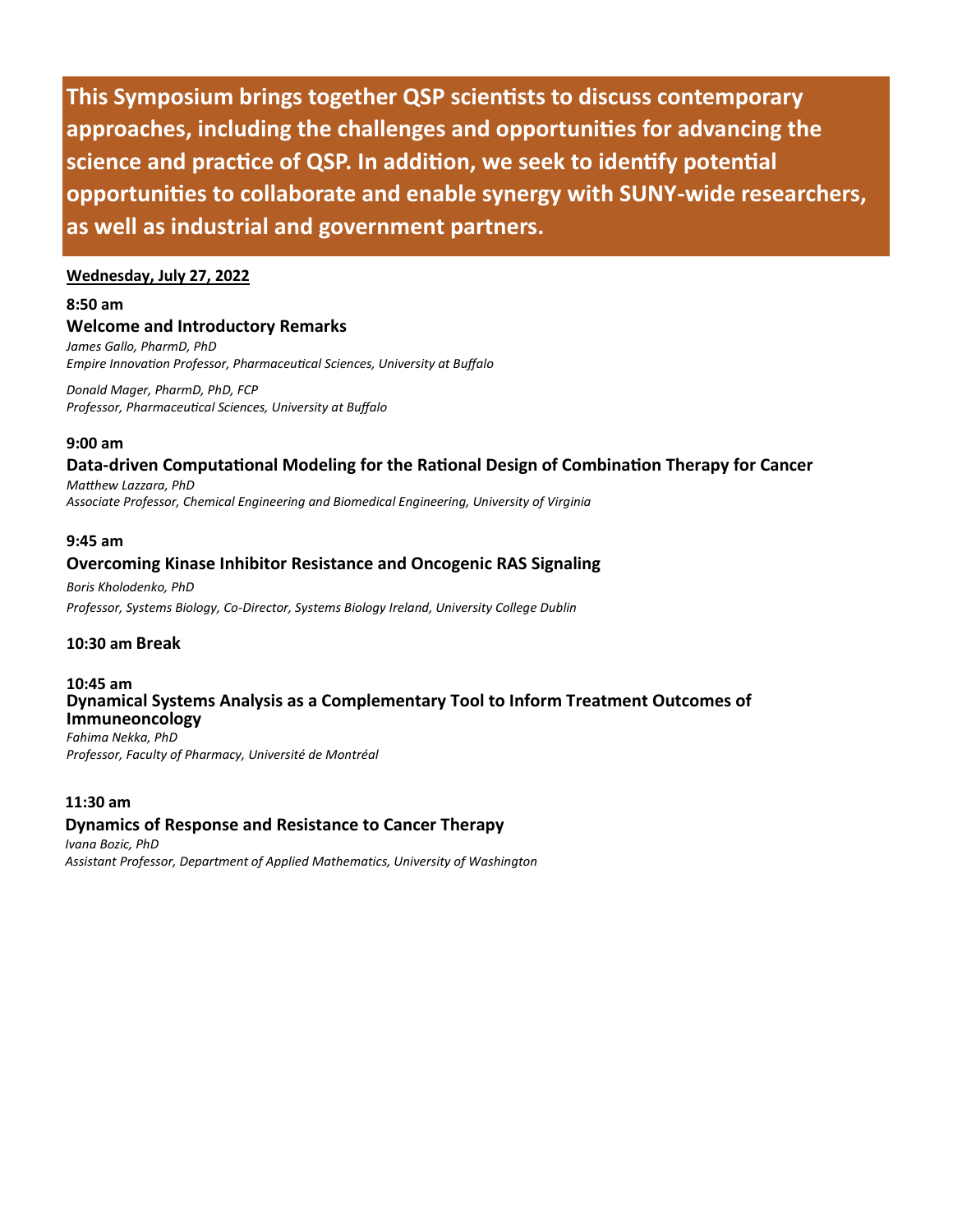# **Thursday, July 28, 2022**

#### **9:00 am**

#### **Re-evaluating Oncology Clinical Trials using Data Science**

*Peter Sorger, PhD Otto Krayer Professor of Systems Pharmacology, Director of the Laboratory of Systems Pharmacology, Harvard Medical School*

# **9:45 am QSP to Link Learn/Confirm with Expand/Understand in Model-informed Drug Development** *Matthew Riggs, PhD*

*Chief Science Officer at Metrum Research Group (MetrumRG)*

**10:30 am Break**

# **10:45 am Computational Modeling to Optimize Treatment Schedules for Glioblastoma**

*Amanda Randles, PhD Alfred Winborne Mordecai and Victoria Stover Mordecai Assistant Professor of Biomedical Sciences, Duke University*

# **11:30 am**

# **Building the Mind of Cancer**

*Trey Ideker, PhD*

*Professor, Department of Medicine, Adjunct Professor, Departments of Bioengineering and Computer Science, University of California San Diego*